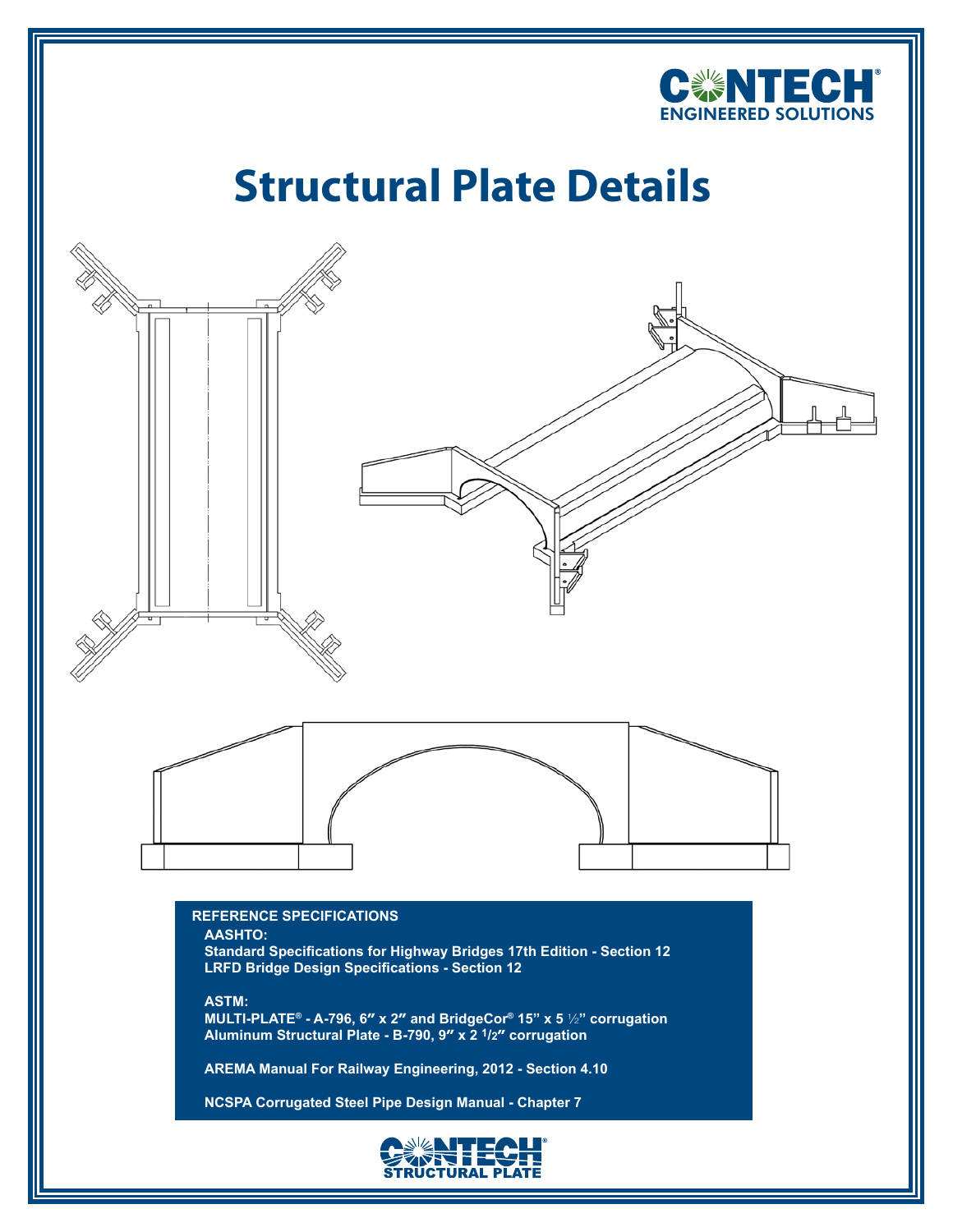|                            |              | <b>Structure Size Ranges - Inside Span x Rise</b> |                                             |                         |  |
|----------------------------|--------------|---------------------------------------------------|---------------------------------------------|-------------------------|--|
| <b>SHAPES</b>              |              | <b>MULTI-PLATE®</b>                               | <b>BridgeCor®</b>                           | <b>ALSP</b>             |  |
|                            |              | 6x2 Steel                                         | 15x5.5 Steel                                | 9x2.5 Aluminum          |  |
|                            | min.         | $5 - 0$                                           | $19 - 11$                                   | $6 - 0$ "               |  |
| Round                      | max.         | $26 - 0$ "                                        | $50 - 6$ "                                  | $21 - 0$ "              |  |
| Vertical Ellipse           | min.         | $4 - 8" \times 5' - 2"$                           |                                             | $4 - 8" \times 5' - 2"$ |  |
|                            | max.         | 25'-0" x 27'-8"                                   |                                             | 20'-1" x 22'-3"         |  |
|                            | min.         | 12'-2" x 11'-0"                                   |                                             | 12'-1" x 11'-0"         |  |
| Underpass                  | max.         | 20'-4" x 17'-9"                                   |                                             | 20'-5" x 17'-9"         |  |
|                            | min.         | $6 - 0" \times 1' - 10"$                          | 19'-7" x 9'-9"                              | $5 - 0$ " x $1 - 9$ "   |  |
| Single Radius Arch         | max.         | 26'0" x 13'1"                                     | 54'-4" x 27'-2"                             | 23'-0" x 11'-11"        |  |
| Two Radius Arch            | min.<br>max. |                                                   | $18 - 5" \times 8 - 4"$<br>50'-7" x 19'-11" |                         |  |
| Horizontal Ellipse         | min.         | $7 - 4" \times 5' - 6"$                           |                                             | $9 - 2" \times 6' - 8"$ |  |
|                            | max.         | 14'-11" x 11'-2"                                  |                                             | 14'-11" x 11'-2"        |  |
|                            | min.         | $6 - 1$ " x 4'-7"                                 |                                             | $6'$ -7" x 5'-8"        |  |
| Pipe Arch                  | max.         | 20'-7" x 13'-2"                                   |                                             | 21'-11" x 14'-11"       |  |
| Low-Profile Arch           | min.         | 19'-5" x 6'-9"                                    |                                             | 19'-5" x 6'-9"          |  |
| SUPER-SPAN™ / SUPER-PLATE® | max.         | 45'-0" x 18'-8"                                   |                                             | 38'-8" x 15'-9"         |  |
| High Profile Arch          | min.         | $20 - 1" \times 9' - 1"$                          |                                             | $20 - 1" \times 9 - 1"$ |  |
| SUPER-SPAN™ / SUPER-PLATE® | max.         | 35'-4" x 20'-0"                                   |                                             | 35'-5" x 20'-0"         |  |
| Horizontal Ellipse         | min.         | 19'-4" x 12'-9"                                   |                                             | 19'-4" x 12'-9"         |  |
| SUPER-SPAN™ / SUPER-PLATE® | max.         | 37'-2" x 22'-2"                                   |                                             | 37'-3" x 22'-2"         |  |
| Pear-Arch                  | min.         | 23'-11" x 23'-4"                                  |                                             |                         |  |
| SUPER-SPAN™                | max.         | 30'4" x 25'10"                                    |                                             |                         |  |
| Pear                       | min.         | 23'-8" x 25'-5"                                   |                                             |                         |  |
| SUPER-SPAN™                | max.         | 29'-11" x 31'-3"                                  |                                             |                         |  |
| Box Culvert                | min.         |                                                   | $17 - 6" \times 6' - 10"$                   | $8 - 9" \times 2' - 6"$ |  |
|                            | max.         |                                                   | 35'-4" x 13'-11"                            | 35'-3" x 13'-7"         |  |

Custom sizes and shapes may be an option. Not available.



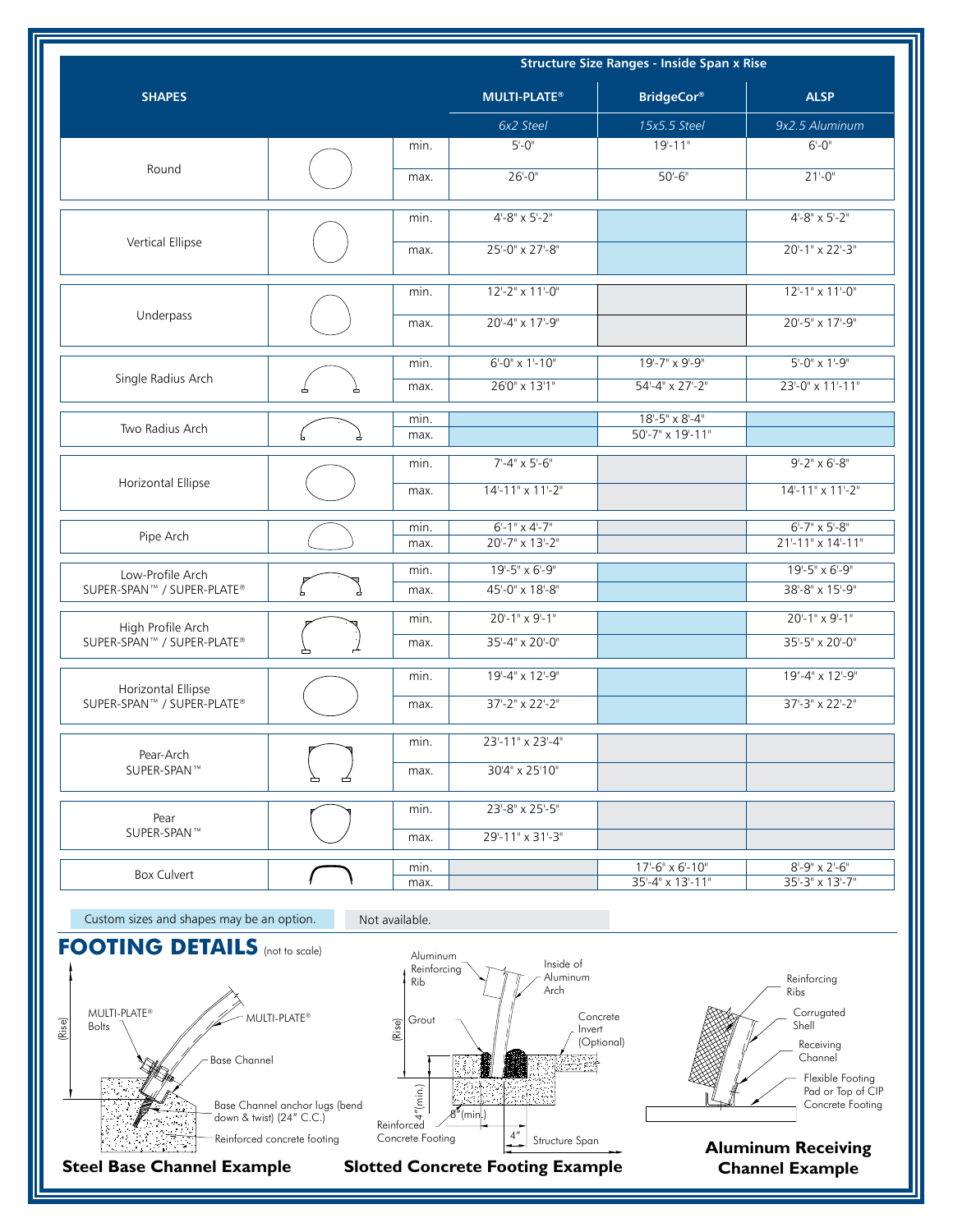